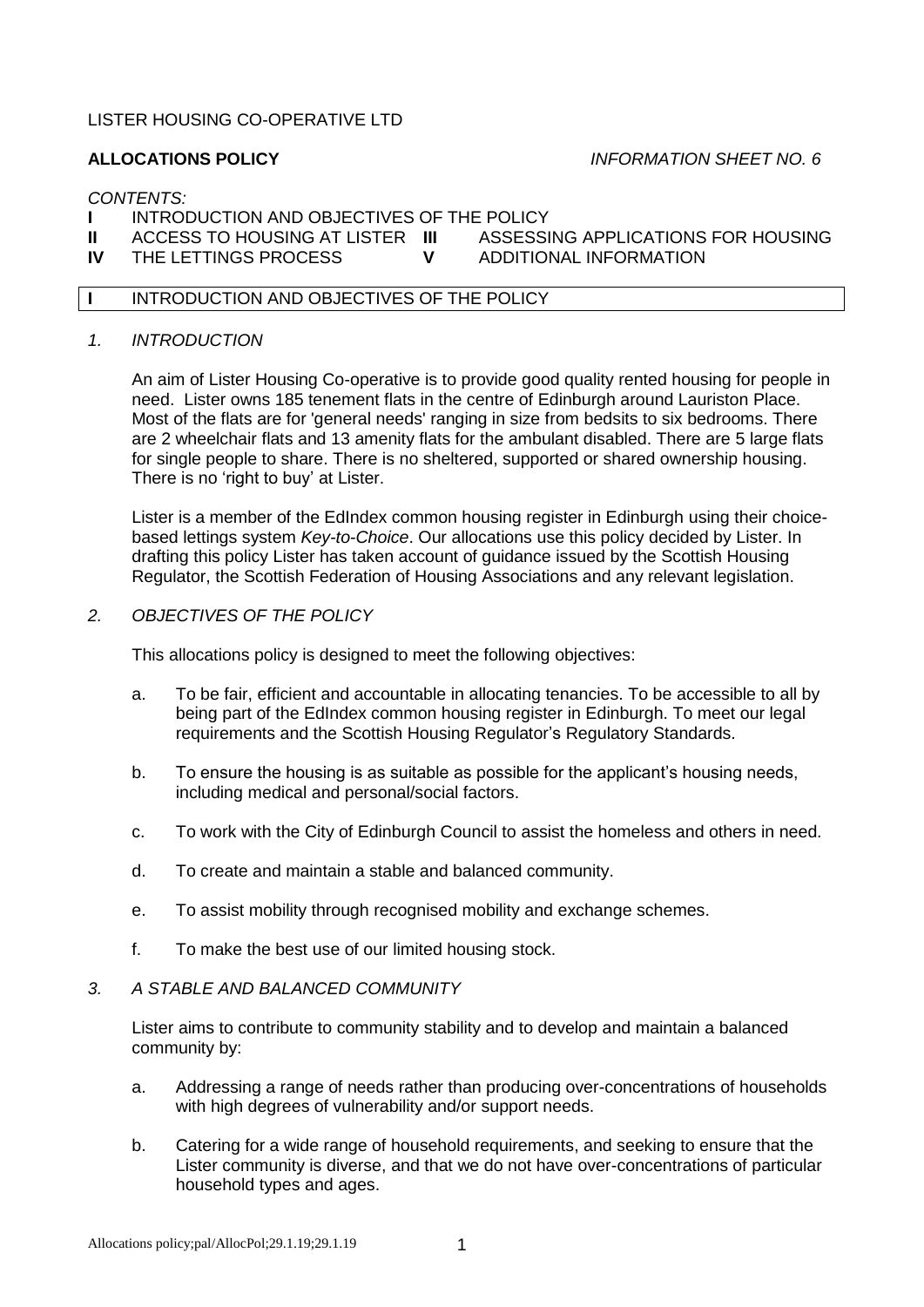- c. Aiming to provide a degree of choice and to help meet the aspirations of those applying for housing.
- d. Providing, through the transfer quota arrangement, the opportunity for those tenants with changing needs and circumstances, to continue to be housed by Lister, in more suitable accommodation within the same community. Such transfers will normally create another vacancy.
- e. Aiming to sustain and where possible enhance social, community and family networks.
- f. Assisting in the provision of aids and adaptations to our stock to enable those with special needs / disability to be rehoused, or to continue to live at Lister.

#### *4. EQUAL OPPORTUNITIES*

Lister has an equal opportunities policy and will not discriminate in the allocation of housing on the grounds of race, ethnic origin, sex, marital status, sexual preference, age, religion, appearance, mental or physical disability, HIV infection or HIV related illnesses. Applicants are asked to provide various details in their EdIndex application form so we can check (through monitoring summary statistics) that people are being treated fairly and equally. All our housing lists are open for applications.

Lister will circulate information on this allocations policy to Black and Minority Ethnic (BME) groups in Edinburgh. Lister identifies Gypsy Travellers as a BME group. We have a target that the percentage of new tenants from BME groups at least matches the overall percentage of BME groups in Edinburgh's population. Lister sets a target each year for BME allocations and we aim to achieve this or better it. Due to the small number of vacancies each year, we will monitor the results over a 3 and 5 year period as well as annually.

Lister will provide interpretation services free of charge, though this will need to be arranged by appointment. Lister staff will assist those with difficulty reading, writing or who are visually impaired to complete relevant forms or paperwork. EdIndex can arrange for forms to be translated where possible.

# **II** ACCESS TO HOUSING AT LISTER

#### *5. WHO CAN APPLY FOR HOUSING*

Applications through the EdIndex form will be considered from any person aged 16 or older and currently living in the UK. A form is on the EdIndex website *keytochoice.co.uk* Lister restricts the size of housing for which applicants will be considered - see Section 7.

#### *6. TYPES OF HOUSING AT LISTER*

Lister uses the EdIndex application form for all allocations apart from Lister tenant-only transfers, mutual exchanges and shared housing for single people (Lister's Multis). All our properties are tenement flats in one small area in and around Lauriston Place (between the Art College and Heriot's School. The main types of housing we have are as follows:

- a. General needs housing (for bedsit, 1, 2, 3, 4, 5 & 6 bedroomed self-contained flats).
- b. Amenity housing for the elderly or ambulant disabled (bedsit, 1, 2 or 3 bedroomed self-contained flats at basement, ground or first floor levels). In addition there are some 'mainstream' flats which have been adapted (usually changing a bathroom into a shower-room) which will be allocated to the elderly or disabled.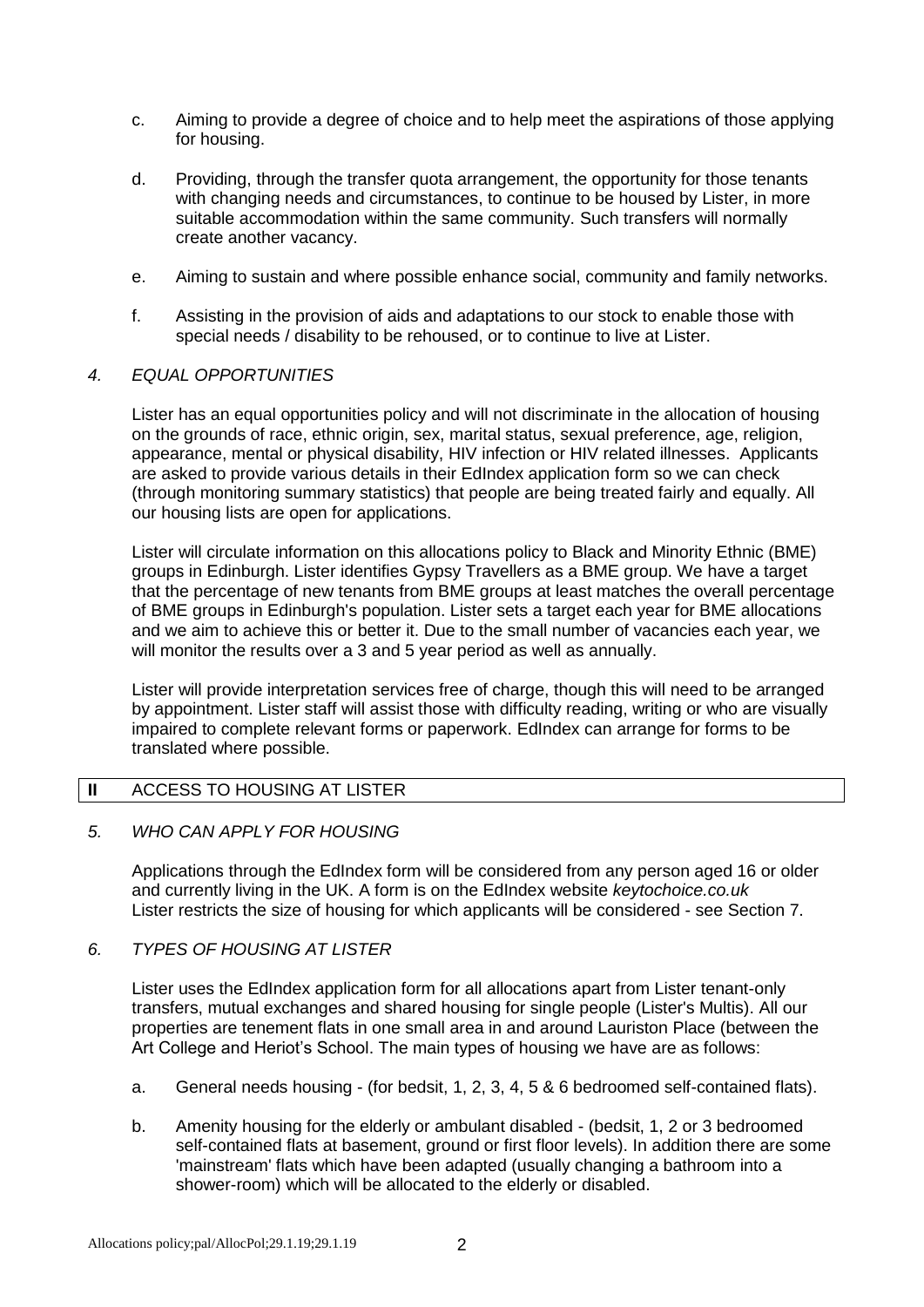- c. Wheelchair housing only 2 flats, both 3 bedroom ground floor.
- d. Shared flats for single people (called Multis by Lister) 22 places provided in 5 flats for people who *must* want to live in shared housing (as it is not a short cut to getting a selfcontained flat). There are 4 flats housing 4 single people and 1 housing 6 people.
- NB Lister's Transfer list is for Lister tenants who wish to move to another Lister flat any of the four types of housing above.

# *7. HOUSEHOLD SIZE / ELIGIBILITY CRITERIA FOR DIFFERENT SIZES OF LISTER FLATS*

Lister's policy states that we allocate our property on the following basis:

Single person **EXALL SHOW BED ASSESSED** - Bedsit or 1 bedroom or room in shared flat Couple - 1 Bedroom<br>
Lone parent or couple with 1 child - 2 Bedrooms Lone parent or couple with 1 child Lone parent or couple with 2 children of same sex - 2 Bedrooms\* Lone parent or couple with 2 children of the opposite sex - 3 Bedrooms Lone parent or couple with 3 - 4 children - 3 Bedrooms\* Lone parent or couple with 4 or more children - 4+Bedrooms Notes: Children of the opposite sex will be considered for separate bedrooms only. \*The size of the smallest bedroom will affect this, i.e. if small with just room for one child. No account by Lister is taken of pregnancy in assessing overcrowding although an applicant may refuse an offer of rehousing without penalty.

Lister's eligibility criteria for number of bedrooms and number/gender of children is slightly different from the City of Edinburgh Council's policy (which forms the basis for the EdIndex system) so it may be that someone may qualify for certain properties on EdIndex with some other landlords, but will not qualify at Lister, if they do not meet our criteria stated above.

#### *8. MAKING AN APPLICATION (EXCLUDING TRANSFER, EXCHANGES AND SHARED SINGLE PERSON HOUSING)*

## *a. The application form*

Applications must be made on the EdIndex application form (available on *keytochoice.co.uk*) to the EdIndex Central Admin Unit and applicants are informed by the CAU when they have been registered. Applicants are advised to keep note of their reference number as they need it to place bids for vacancies. The Co-operative reserves the right to carry out checks to verify an applicant's previous housing history or medical or other needs relevant to their wish for rehousing.

## *b. Changes in applicant's circumstances*

All applicants are required to keep EdIndex informed fully of changes of address or circumstances. Failure to reply to correspondence within a reasonable period of time will result in the cancellation of an application. If an applicant deliberately worsens their circumstances to gain more priority then this may be not considered by Lister. If an applicant deliberately gives up housing they could otherwise still continue to occupy then this may be reviewed by Lister.

## *c. Review of housing lists*

The housing lists will be reviewed regularly by EdIndex. Applications will be reassessed if there are any changes in circumstances. Applicants who do not reply to the review letter within the stated deadline will have their application cancelled.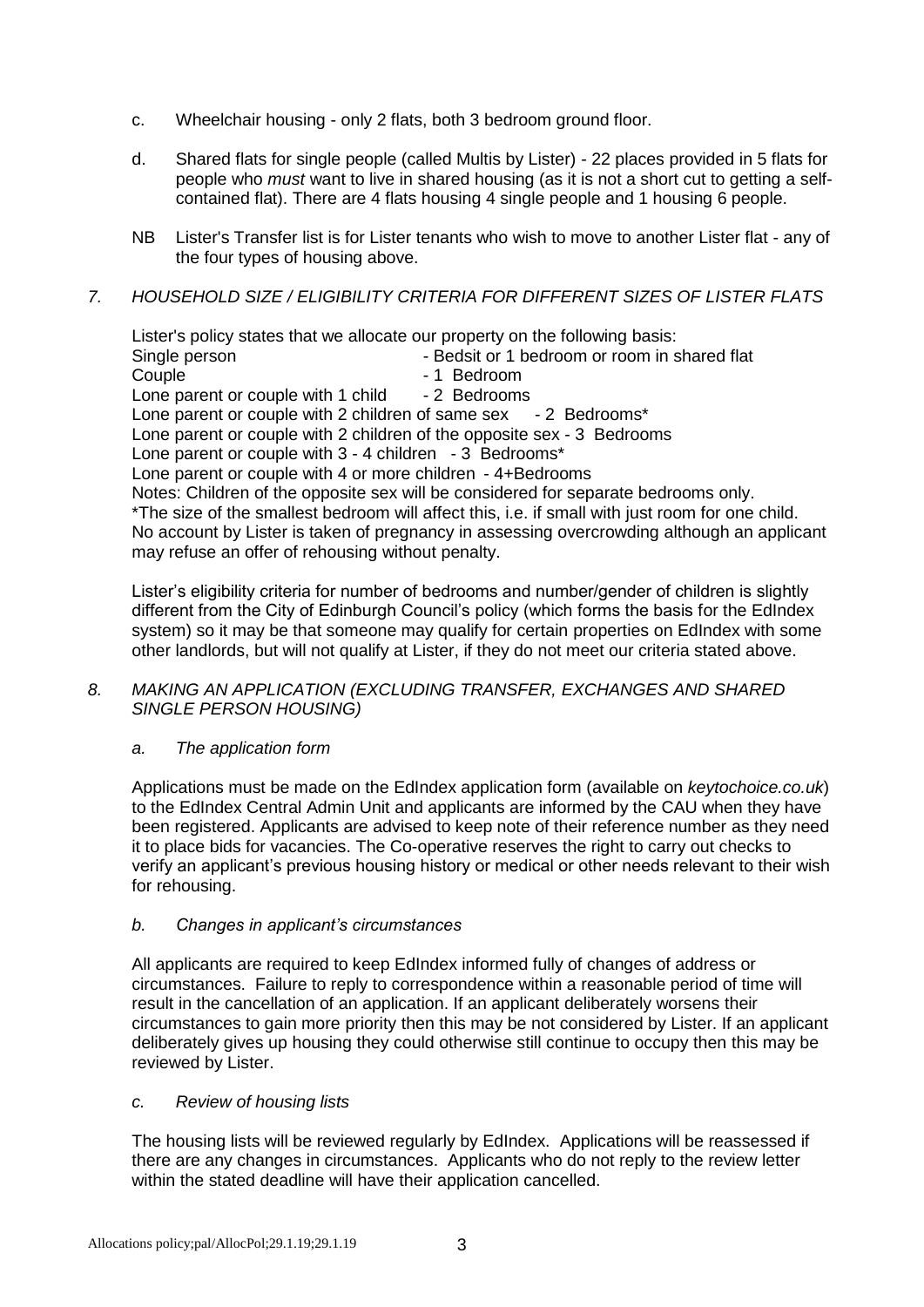## *d. False or misleading information or withholding of relevant information*

In the event of an applicant having knowingly submitted false or misleading information or having with-held information relevant to the assessment of his/her housing need the Co-operative reserves the right to suspend the application, to withdraw any offer of a tenancy, or take action to recover possession of any tenancy that has been granted.

# *9. APPLYING TO THE SHARED HOUSING LIST (LISTER'S MULTI LIST)*

Applicants can apply to Lister's Multi list (for shared housing for single people) at any time, direct to the Lister office. There is a separate information sheet about Multis which is supplied with the Multi application form. Applicants must want to live in shared housing as it is not a short cut to getting a self-contained flat at Lister.

The front and back pages of the Multi application form may be shown to existing multi flat tenants (of a flat where there is/will be a vacancy) to assist in their considering applicants. The inside pages of a Multi application form will remain confidential to the Co-operative.

## *10. TRANSFERS*

Lister tenants may apply for a transfer to another Lister property at any time. Tenants must complete a Lister application form. A separate transfer points scheme is used. A quota system operates and on average up to 30 % of all lets in any one year may go to transfers. As the quota is set at a general maximum of 'up to 30%' rather than a target that 'must' be achieved, it is aimed that over several years, on average 25 % of lets will go to transfers, thus fitting in with the proportions in Lister's current Lettings Plan (available separately).

The conditions attaching to a transfer and the details of the transfer points scheme are available separately. The transfer quota system is monitored closely.

## *11. MOBILITY AND EXCHANGES*

At present there is no national mobility scheme organised by the Scottish or UK Government. There are a number of private companies offering a service through their websites which tenants could sign up for individually. There is a web-based exchange scheme in Edinburgh see [www.houseexchange.org.uk](http://www.houseexchange.org.uk/) for more information.

Exchanges: Lister will consider applications for exchanges between its tenants and those of council or other social housing landlords. Further information and conditions for exchange are available separately. Applicants who have a Scottish Secure Tenancy (SST) have a right to exchange in law, and landlords can only refuse such an exchange on reasonable grounds.

## *12. WORKING WITH OTHER AGENCIES*

Lister reserves the right to invite nominations from other agencies such as Health & Social Care departments or specialist housing providers or advisers in order to make the best use of certain house types, such as amenity or wheelchair housing.

## *13. COMMITTEE MEMBERS AND STAFF (AND FORMER MEMBERS / STAFF)*

Current and former staff, and current and former Lister Management Committee members, and their relatives may apply for housing, however a tenancy or transfer will only be granted if the allocation complies with this Policy, the requirements of the Scottish Housing Regulator and has been agreed by the Management Committee. Staff and Committee Members must declare an interest if a close relation applies for housing. Any allocations to someone in these categories shall be recorded in Lister's official register of such matters.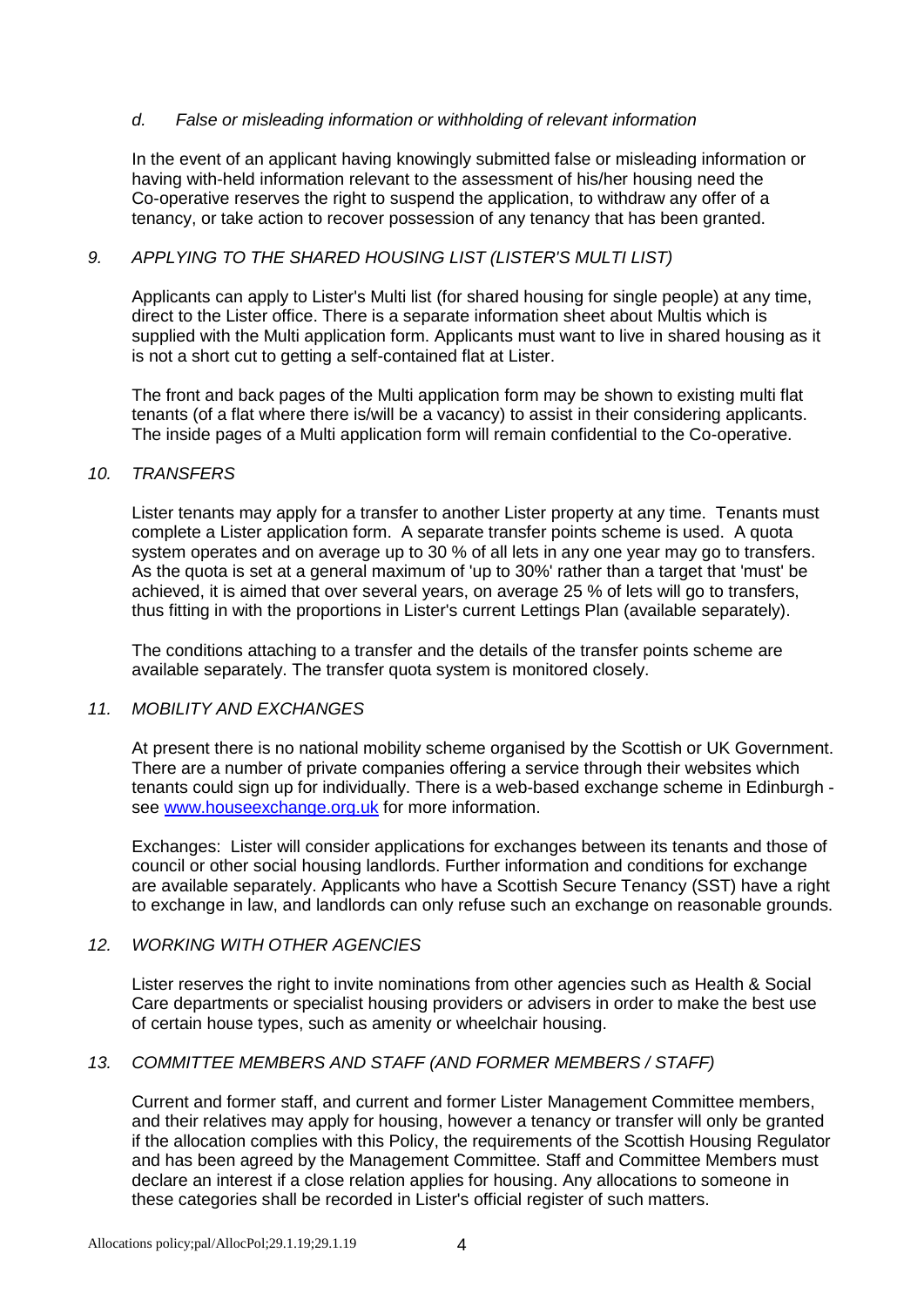# *14. ADVICE AND ASSISTANCE*

Lister staff will provide advice and assistance to applicants, where possible, about their opportunities for rehousing with Lister and through EdIndex. We will also endeavour to give applicants advice about improving their current housing circumstances, so as to help them make informed choices about their options. Applicants should be aware that restricting the area of preferred rehousing and the type and nature of housing sought could impact upon the applicant's chances of obtaining rehousing. Applicants are encouraged to bid regularly for Council housing through the Council's 'Key to Choice' lettings scheme - *keytochoice.co.uk*

There is no restriction on the number of offers able to be made by Lister to an applicant, however the applicant needs to recognise that our low vacancy rate and the ever-changing EdIndex list means that after a refusal, further offers in the future cannot be guaranteed.

## **III** ASSESSING APPLICATIONS FOR HOUSING

#### *15. ASSESSING HOUSING NEEDS*

#### *a. Vacancy rates*

Lister is very unlikely to develop new property for the foreseeable future. Our housing stock is therefore fixed at 185 properties with very few vacancies each year. On average we have between 2 to 8 self-contained flats available for reletting each year and 3 to 9 places in the shared flats. Therefore we can only help a very small number of people each year.

## *b. Liaison from the Local Authority (City of Edinburgh Council housing service)*

Lister is part of the EdIndex common housing register and we use their Key-to-Choice bidding system to assist us to let our vacant properties. As a result there is no formal nomination system nor does the City of Edinburgh Council use the Section 5 referral method for Key-to-Choice members. However it is expected that a significant number of lets by Lister will be to people in strong housing and medical need including those currently classed by the Council as statutory homeless.

#### *c. Assessing EdIndex applications*

Lister participates in the EdIndex Key-to-Choice bidding system thus applicants are given points relating to when they first applied to EdIndex/ the length of time in their current property. They may also have a priority awarded. See more information in Section 16 below.

## *d. Lister's Lettings Plan*

At Lister we aim to create balanced, stable communities. To assist us achieve this aim, we use a Lettings Plan aligned with this allocations policy. We aim that over time the people housed by Lister will be from a range of circumstances, to help build and maintain a balanced community here. A Lettings Plan will be produced by Lister annually by 1 April for the coming 12 months. Please see the separate Lettings Plan document for the current year.

## *e. Wheelchair, amenity, ground floor and adapted housing.*

Lister's stock of housing suitable for the needs of those who are elderly or with disabilities is very small. It is essential that vacant specially designed or adapted flats together with vacant ground floor flats are allocated to those who need them most for a physical medical reason where a move would improve the applicant's medical circumstances. Therefore Lister will let these properties to those whose housing and physical medical need is for a specific type of property even if their overall housing need may not be comparable to the general needs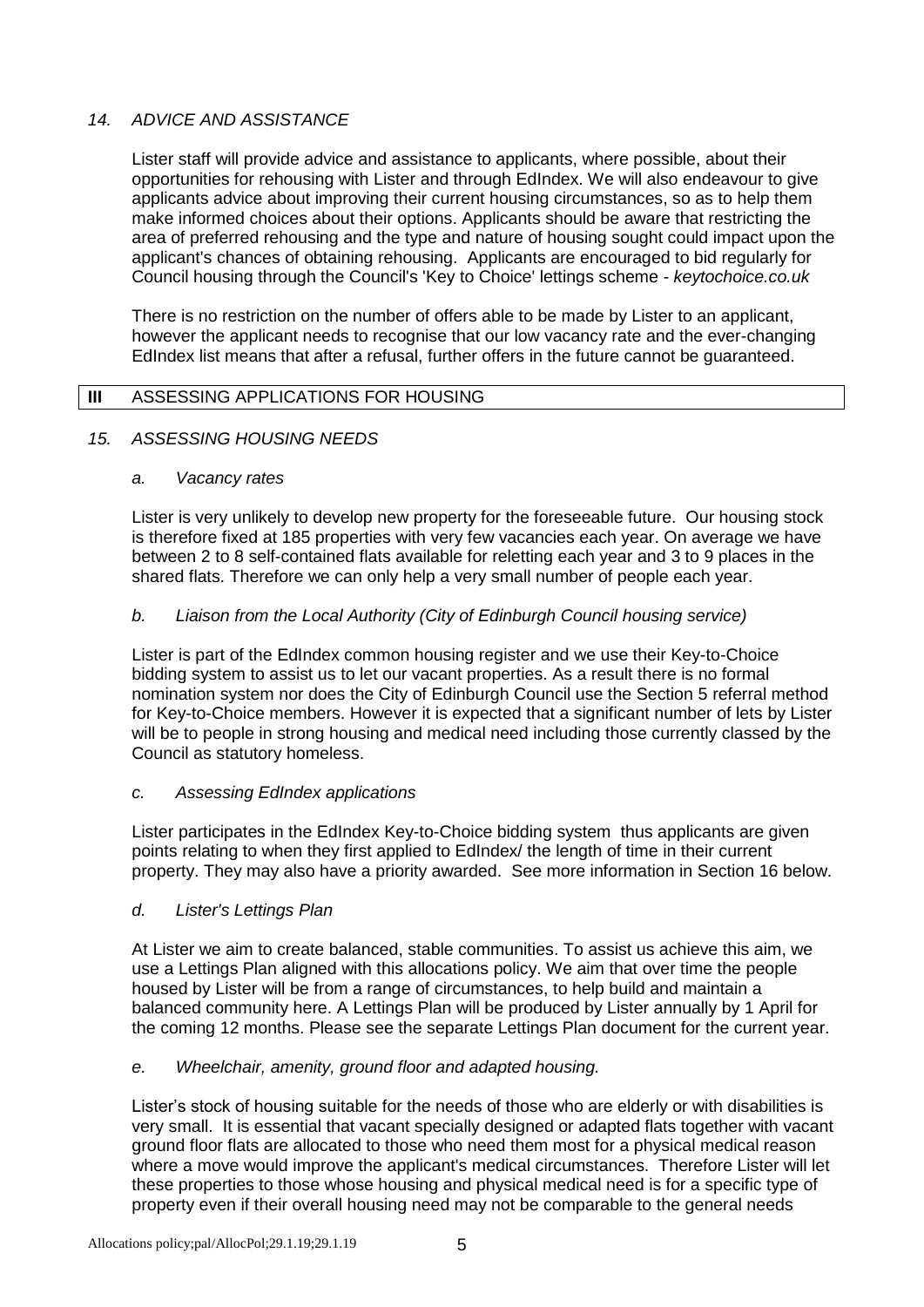applicants. In shortlisting applicants with physical medical need, those with the highest medical priority will be considered above those with lower medical need We also aim to get the best use of our housing stock so would look to allocate a property with special features to someone with medical need who needs those features most / who would get the most benefit from that particular property.

# *16. THE EdINDEX SCHEME AND KEY-TO-CHOICE*

Vacancies from any of the EdIndex landlords using Key-to-Choice are advertised on-line weekly (except in some holiday periods when it may be fortnightly). Please see the Keyto-Choice website for advice about the bidding system and how to bid.

Properties are stated (by the Landlord) as being offered either for 'Starters' or for 'Movers' or for people in both categories. Once you register with EdIndex you will be advised if you are classed as a Starter or a Mover.

**STARTERS** are generally people who do not have their own home at present, i.e.,

- Homeless households
- People in hostel, supported or temporary accommodation
- People staying care of friends or family
- New households
- Private rented sector tenants

**MOVERS** are people who do have a home but who wish to move, i.e.

- Council tenants
- Tenants of Registered Social Landlords i.e. housing associations and co-operatives
- Owner-occupiers
- Households in tied accommodation

Applicants are ranked using a points system based on length of time, as follows: **Starters** - date of registration with EdIndex. **Movers** (tenants) - date their current tenancy started. **Movers** (owners) - date they moved into their current address.

In some circumstances, following assessment by EdIndex, households will be awarded a Priority status. The priority categories in the EdIndex scheme are as follows:

- URGENT GOLD Awarded in exceptional medical circumstances such as awaiting a hospital discharge to a suitable property.
- GOLD medical priority awarded after assessment
- SILVER priority for households that are:
	- ~ Statutorily homeless; or
	- ~ Overcrowded; or
	- $\sim$  Under-occupying (in a 3+ bed council, housing association or co-operative property and wish a smaller property); or
	- $\sim$  Exceptional housing need (awarded by an Officer Panel) e.g. in a demolition or regeneration project

. Some of the priority awards made by EdIndex have conditions attached such as a maximum length of time, or of a type of property to meet a medical need, or requiring regular bidding and acceptance of a suitable property. Applicants must read and abide by any such conditions to utilise their priority when bidding for properties. Any bid made that breaks any of these conditions may not be considered by Lister.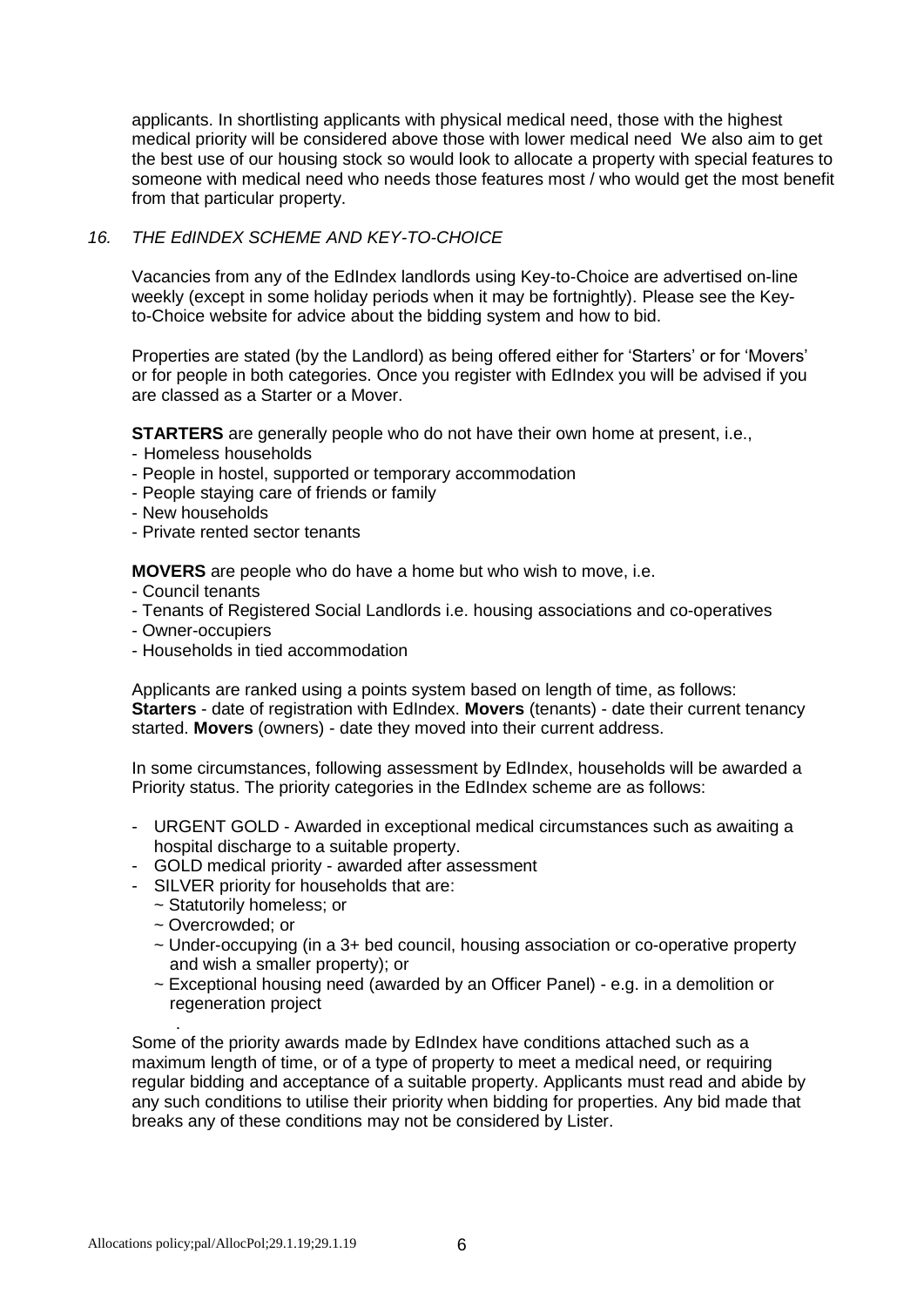# *17. REPORTS AND SUPPORTING DOCUMENTATION*

All applicants sign, in their EdIndex application form, giving participating EdIndex partners permission to seek reports to confirm applicants circumstances. Lister shall, where possible, check with current and/or previous landlord(s) of the applicant that their tenancy has been conducted satisfactorily and that the current circumstances of the applicant are as stated on the application form. Issues taken into consideration include rent arrears and anti-social behaviour and any other breaches of tenancy.

Where there are concerns over an applicant's history then more stringent monitoring and the seeking of reports may be made by staff, as Lister's Management Committee are keen to ensure a viable and balanced community, and minimise rent arrears and anti-social behaviour here. Applicants also give permission to confirm medical or other special needs circumstances and reports on these topics may be sought by Lister.

## *18. SUSPENSIONS FROM BEING HOUSED AND EXCLUSIONS FROM THE HOUSING LIST*

Lister aims to comply with the Housing (Scotland) Act 2001 in relation to suspending an applicant from being housed and excluding them from the housing lists. Lister aims to not exclude anyone from access to its housing lists (via EdIndex, transfer or exchange lists) who is 16 years or older, and lives in the UK. In certain circumstances applications will be cancelled: at the request of the applicant; failure to reply to correspondence; failure to return a review form; knowingly submitting false or misleading information or with-holding relevant information; death of the applicant. All applicants will be notified of any cancellation at their last known address.

Lister shall take no account of the following in assessing an application:

- a. Length of time that an applicant has been resident in the local area.
- b. The age of applicant, provided they are 16 years or older.
- c. The income of the applicant and his/her family.

Lister shall not require any requirement (before the applicant is eligible for housing) that:

- (i). The application must have been in place for any minimum period of time.
- (ii). That a divorce or judicial separation be obtained.
- (iii). That the applicant no longer lives with or in the same house as some other person.

All suspensions must be on the basis of a written report on the applicant's individual circumstances by Lister staff and countersigned by another Lister staff member before taking effect. If an applicant is suspended by Lister from the housing lists then the applicant will be notified in writing. The applicant will be notified of the reason for suspension; the timescale of suspension; and action the applicant can take to end the suspension. The applicant has a right of appeal against any such suspension. Suspensions will be reviewed on a six-monthly basis. Any suspension will only be in relation to rehousing by Lister and will not affect the applicant's application held on the EdIndex system or other EdIndex partners. EdIndex may suspend an applicant for reasons based on the EdIndex scheme and any such suspensions will be managed by the EdIndex team.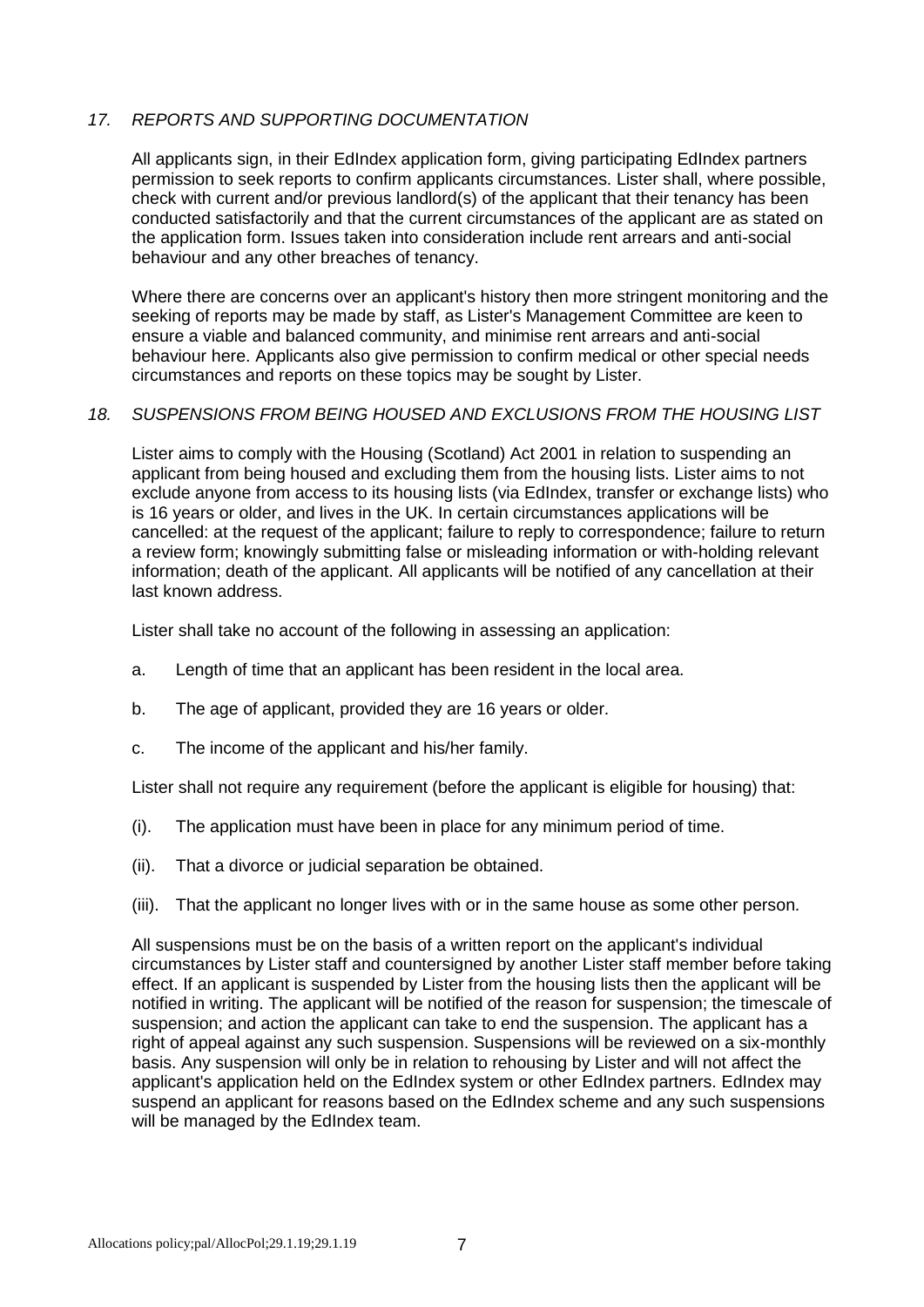# *19. SUSPENSIONS DUE TO RENT ARREARS*

Lister may suspend an applicant who has rent arrears or other debt relating to a tenancy, but we will not suspend someone:

- a. Where previous rent arrears have been cleared.
- b. Where rent outstanding is equal to or less than one-twelfth of the annual rent.
- c. Where there is an agreement to pay rent arrears and the applicant has stuck to their agreement for three months and is continuing to keep to it.
- d. Where the debt was not the responsibility of the applicant (i.e. they were not the tenant).

Lister will suspend applicants where: there is a current Notice seeking possession or other legal action related to debt recovery which has been served on the applicant; or where the applicant has been evicted in the last 5 years for rent arrears or debts (and none of the above conditions (a) - (d) apply).

#### *20. SUSPENSIONS DUE TO ANTI-SOCIAL BEHAVIOUR / TENANCY BREACHES*

Lister would like to prevent any problems arising through anti-social behaviour (as defined in the Scottish Secure Tenancy (SST)) or serious breaches of tenancy conditions. Lister will suspend applicants where we have obtained a report that states that:

- a. The applicant has been evicted for anti-social behaviour within the last 3 years or the applicant is a former Lister tenant who has been evicted by us or a member of a former Lister tenant's household and his/her actions or behaviour contributed to the decision to evict.
- b. The applicant has had an Anti Social Behaviour Order (ASBO) or interim ASBO granted against them in the last 3 years.
- c. Where the applicant has been guilty of violence, aggression or harassment against a tenant, neighbour, member of staff, Committee member or contractor used by Lister.
- d. Where the applicant has caused significant and serious nuisance directly related to the standard of their tenancy: e.g. garden, common areas, control over pets, rubbish, vandalism, drug dealing.
- e. Where reports from the Police or other statutory body confirms that anti-social behaviour has taken place and is directly related to the applicant's tenancy, including anti-social behaviour by any members of the applicant's household or visitors.

Where an applicant has been evicted in the last 3 years for anti-social behaviour or a member of his/her household has an ASBO/Interim ASBO made against them, Lister may offer a Short Scottish Secure Tenancy (SSST) after a period of review of their suspension, provided: there is evidence of a sustained improvement in behaviour; or there is a commitment to change and a funded support package has been put in place. A SSST will be converted to a SST after a period of 12 months if Lister has not raised proceedings for possession. See Lister's policy on Short SSTs for more information.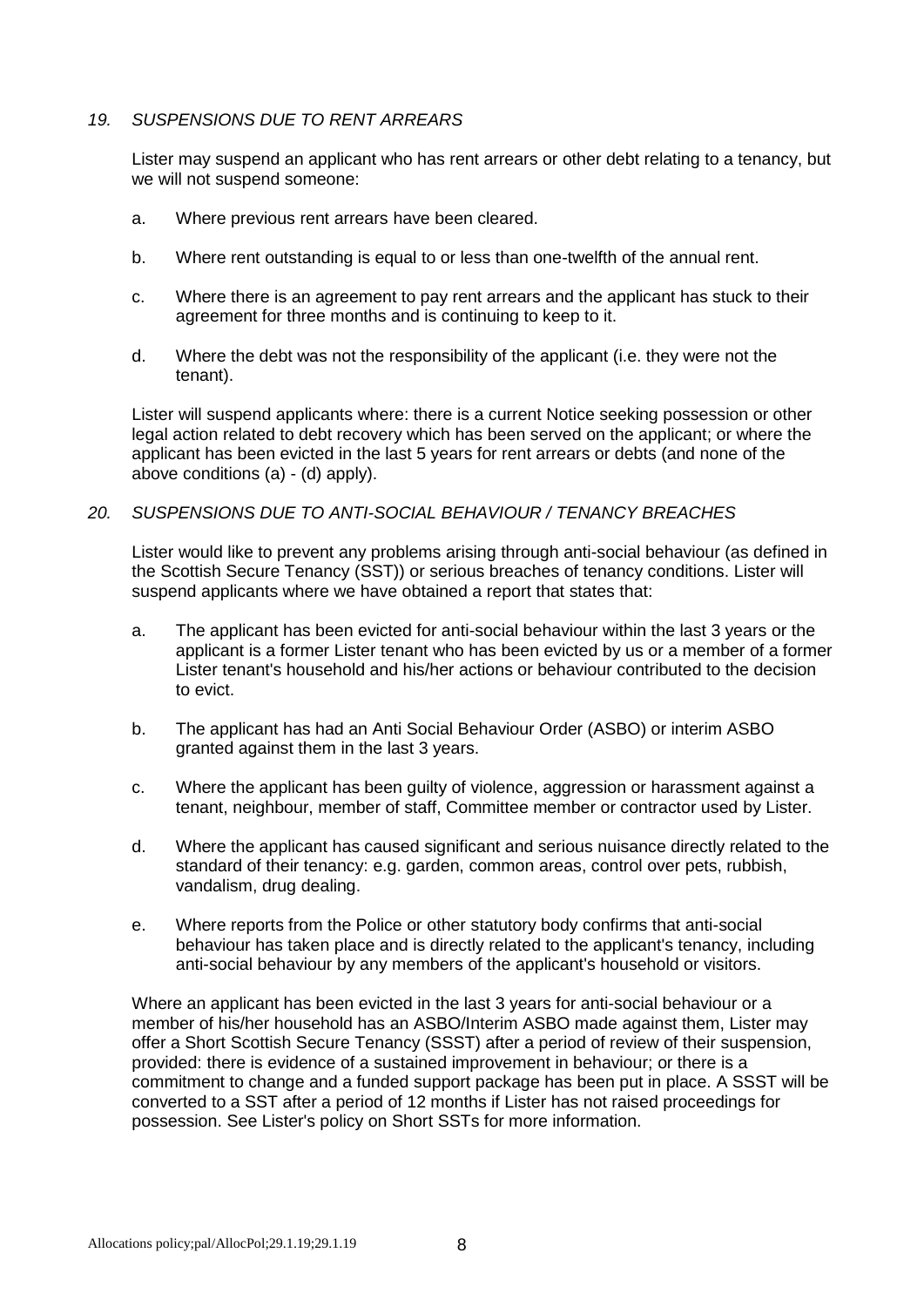# *21. OTHER REASONS FOR BEING SUSPENDED*

- a. *Support Needs.* If an applicant has an unmet support need, an assessment of needs will be made by contacting support agencies, with the applicant's permission. In the situation where an applicant does not recognise that they have support needs or refused the offer of support then Lister can suspend their application. Each case will be considered on its merits and any suspension will only be for the period of time in which it takes to secure a support package.
- b. *Sex Offenders*. If verified information arises, either from the applicant or elsewhere, that the applicant is a sex offender then a risk assessment shall be carried out by the appropriate authority and the Council's Liaison officer notified. In general Lister considers that it is inappropriate usually to rehouse sex offenders in its stock due to the existing high number of families with children housed here; the compact geographic location of our stock which means families are close by; the communal back greens which are used frequently by children and accessible to all tenants; and the very close proximity of our housing to two schools.
- c. *False Information.* If an applicant supplies false information then Lister may suspend their application pending investigation and confirmation of the true circumstances.
- d. *No permission to take up reports.* If an applicant does not grant EdIndex/Lister the right to take up reports, then the application may be suspended by Lister.
- e. *Criminal convictions.* We do not ask applicants about previous convictions but if information is brought to our attention then Lister reserves the right to verify such information and assess the appropriateness of any future allocation. This will only be done if the nature of the offence is likely to lead to problems with a tenancy.
- f. *Risk Assessment.* Lister may suspend an applicant on the basis of a risk assessment carried out by Lister staff and checked by a senior staff member. The assessment can include an assessment of the applicant's ability to sustain a tenancy; the financial risk to Lister; the risks to other tenants / neighbours / staff / Committee members / contractors if the applicant has more intensive needs and/or challenging behaviours.

# **IV** THE LETTINGS PROCESS

- *22. ALLOCATION OF SELF CONTAINED TENANCIES*
	- *a. The source of applications to consider and shortlist*

When a potential vacancy occurs staff will decide whether:

- (i) to advertise the property on EdIndex's Key-to-Choice website; or
- (ii) to let in-house using the Lister transfer list; or
- (iii) to make an allocation based on Exceptional Circumstances.

In selecting which route to choose, staff will give consideration to: the current proportion of lets in relation to this year's Lettings Plan (which will include the Transfer quota scheme); the size, type and location of the vacancy; and any other relevant factors, e.g. reason for the vacancy arising.

Where a vacant property is suitable for someone who is elderly or disabled or with medical needs (typically wheelchair / amenity / ground floor flats / flats already specially adapted) then Lister will only consider (from any source) applicants who have a medical need that will be alleviated by the proposed move to the vacancy. For example usually applicants being considered for a ground floor flat require to have a physical medical need for such a property.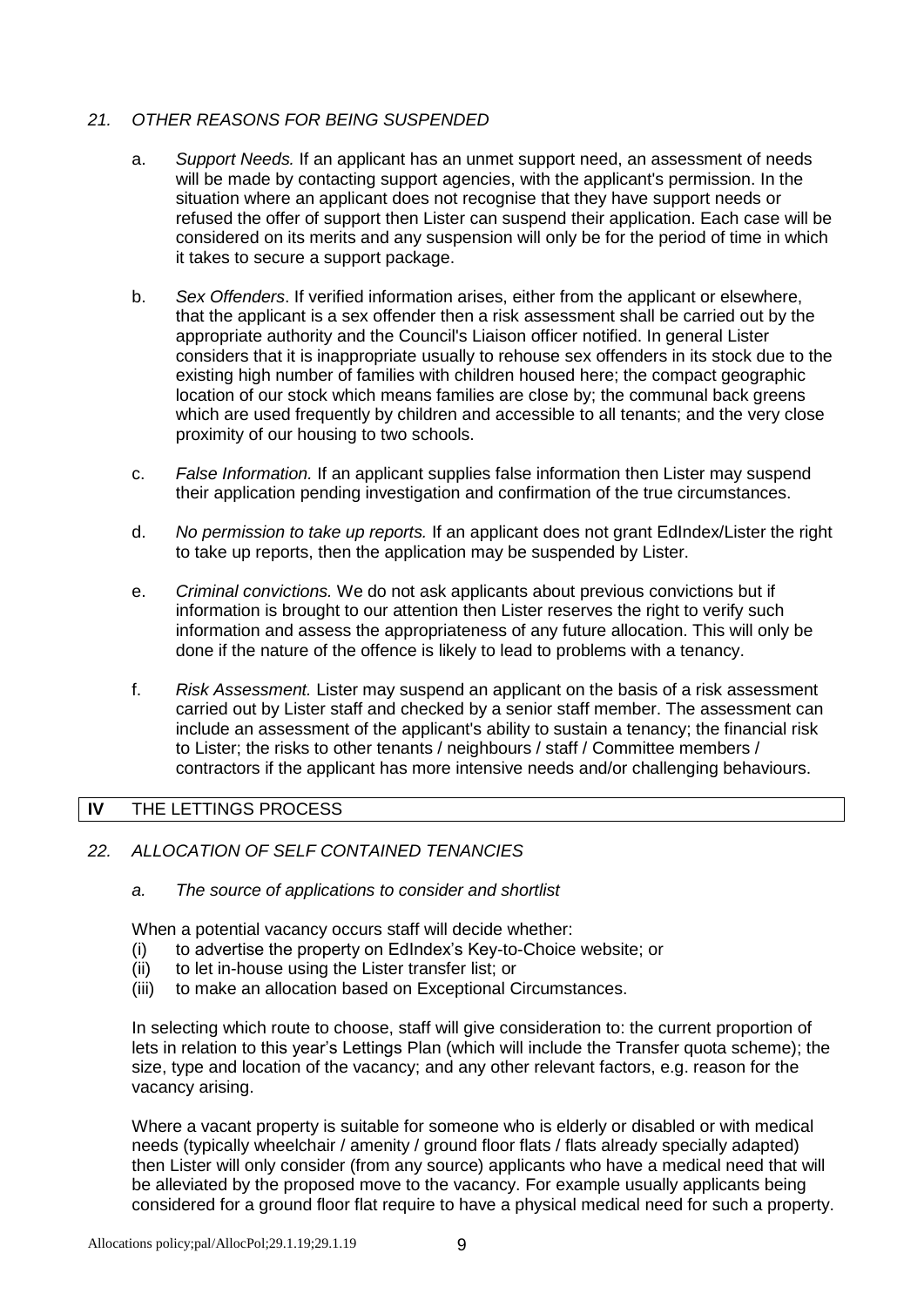Applicants without such a need, no matter what their points or priority level, will not be considered. Applicants with physical medical need, those with the highest medical need suitable for the particular vacancy will be considered above those with other medical need.

# *b. Lets made under the category of 'Exceptional Circumstances'*

The Housing (Scotland) Act 2014 gives social landlords the ability to make an allocation on Exceptional Circumstances, based on local priorities. As Lister is a very small social landlord, we deem all of our housing to be able to be eligible for an Exceptional Circumstances allocation (some landlords with large stock may have a special Local lettings plan for particular parts of their large stock).

It is not possible to predict all the exceptional circumstances that may arise but these could include circumstances such as: - Lister making a management transfer or special let outside the normal allocations policy; to make an exceptional allocation to someone who does not qualify to succeed to a tenancy; or to assist in an official Resettlement Programme.

# *c. The disregarding of a Priority category*

It is the policy of Lister to disregard any priority that the applicant is eligible for, if the proposed move (to the property for which they are being considered), does not improve or condition for which the applicant was awarded the priority. For example if an applicant is in a first floor flat and has priority under medical need to move to a ground floor property, then if he/she is being considered at Lister for a first floor flat then that medical priority shall not be counted.

This disregarding of priority will not lead to their EdIndex application being altered, however all such disregarding must be recorded in writing when shortlisting for any vacancy at Lister. Such disregards will be confirmed by another Lister staff member, through the signing of the shortlisting paperwork.

## *d. Achieving a stable and balanced community*

In some cases, allocations may not be made to someone bidding with the highest priority or points. This could arise in several specific circumstances, which are outlined below:

- (i) Where the previous tenant of the vacant flat was evicted for reasons including antisocial behaviour and there may be a risk that the applicant due to be housed could cause similar problems.
- (ii) Where there are too many vulnerable people in the locality or stair and allocating the vacancy to the applicant would increase the number of vulnerable people, or would make it more likely that the applicant's tenancy could not be sustained successfully.

This process is not to 'screen out' particular types of applicant, but is to avoid concentrating those with high dependency needs where their vulnerability will be increased. Any bypassing such as this will be written down and confirmed by the signature of another Lister staff member.

## *e. The next steps*

The staff will arrange home visits and/or interviews as necessary in accordance with the Co-operative's allocations procedure.

The applicant bidding for the vacancy and demonstrating the greatest need for rehousing under the terms of this policy, provided they meet the household specification for the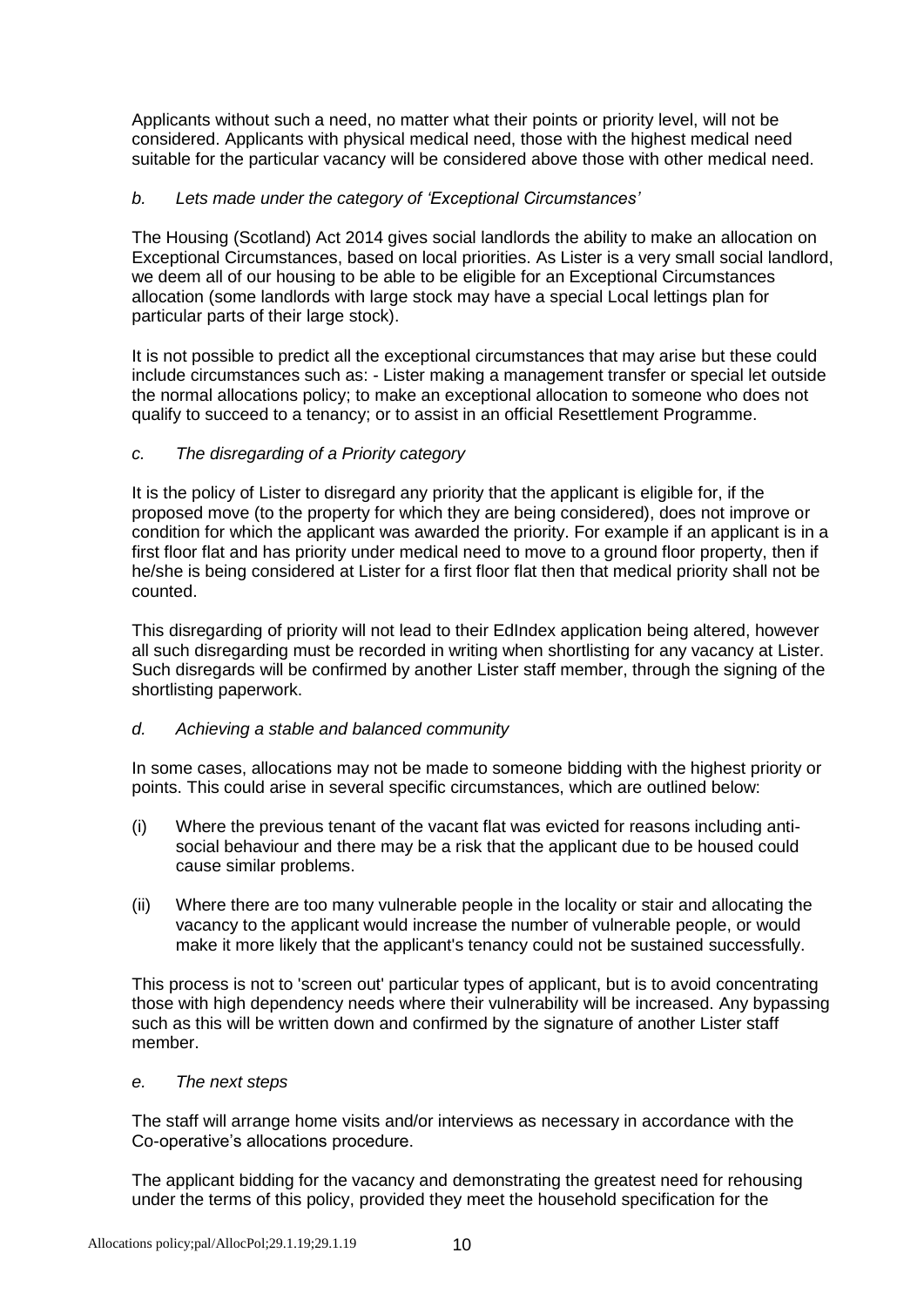vacancy, will be offered the tenancy of the vacant flat, subject to the membership requirement (see below).

Where two (or more) applicants have the highest and equal bids then the deciding factor shall be the length of time the applicant is known to have been in the highest housing need. This is not related to the length of time an application has been held on a housing list.

An applicant being offered a tenancy will be invited to view the property and will have up to 4 days from the day of first being notified of the offer (by telephone or letter) to view and to decide whether to accept the offer. An applicant is expected to start their tenancy within 5 working days of the offer being accepted and the membership procedure having been completed, unless an alternative entry date is agreed by Lister.

There is no restriction on the number of offers able to be made by Lister to an applicant, however the applicant needs to recognise that our low vacancy rate and the ever changing EdIndex list means that, after a refusal, further offers in the future cannot be guaranteed.

#### *f. Home owners*

Home owners may apply to us and be assessed in the same way as other applicants. Lister will give active consideration to the following information:

- Any heritable property (land and or buildings) owned by the applicant;
- Any heritable property owned by anyone who it is proposed will live with the applicant;
- Any heritable property owned previously by the applicant and/or members of their current or future household.

Lister will not take into account property that falls into the following categories:

- If it is vacant and the owner cannot secure entry to it e.g. due to its dangerous condition or that there are squatters in it.;
- If occupying the property will lead to abuse from someone currently living in the property;
- If occupying the property will lead to abuse from someone who previously resided with the applicant;
- Where occupying the property would endanger the health of the occupants and there are no reasonable steps that could be taken to prevent the danger.

Lister may decide not to make an allocation to a home-owner where Lister believes that they have other options for a housing solution from their own resources. Home owners are recommended to get advice and assistance from EdIndex advisers about housing options and also look online at *Housing options* at www.keytochoice.co.uk

# *23. ALLOCATION OF TENANCIES IN SHARED SINGLE PERSON FLATS (MULTIS)*

When a vacancy in a shared flat occurs, the remaining flat members will consider applicants from Lister's shared housing list in consultation with staff. The flat members will usually meet shortlisted applicant(s) and then make a nomination to the staff for the vacancy. The same interview procedure by staff as for other lettings is then followed, as well as the membership procedure (see below).

# *24. MEMBERSHIP OF THE CO-OPERATIVE*

As Lister is a fully mutual housing co-operative all applicants about to be offered a tenancy must apply to become members of the Co-operative, and if accepted, pay the cost of £1. They must fill in a membership application form and attend a brief informal membership interview with members from the Allocations and Membership Sub Committee (in some cases the Membership decision may be made by the Sub Committee based on written submissions and no interview). They must be approved for membership by this Sub